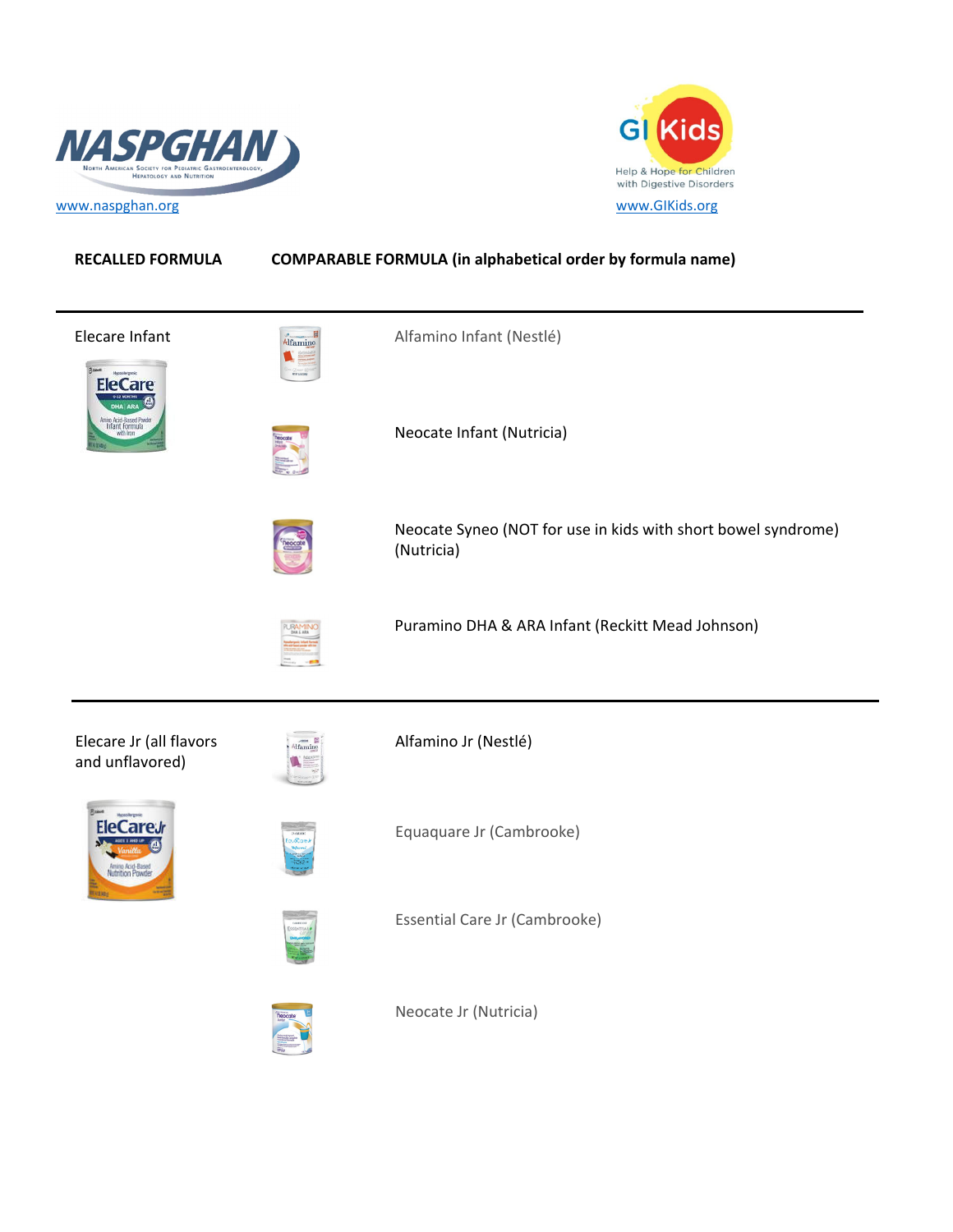

Neocate Splash (Nutricia)



Puramino Jr (Reckitt Mead Johnson)

Similac Alimentum Powder



Gerber Extensive HA (Gerber)





Nutramigen (Reckitt Mead Johnson)



Pregestimil (Reckitt Mead Johnson)



Similac Alimentum Ready to Feed Liquid (Abbott)

Store Brand Hypoallergenic Infant Formula (Perrigo)(Walmart, Target, Kroger, Walgreens, CVS, Meijer, HEB, Safeway, Sam's Club,Topco and Amazon)

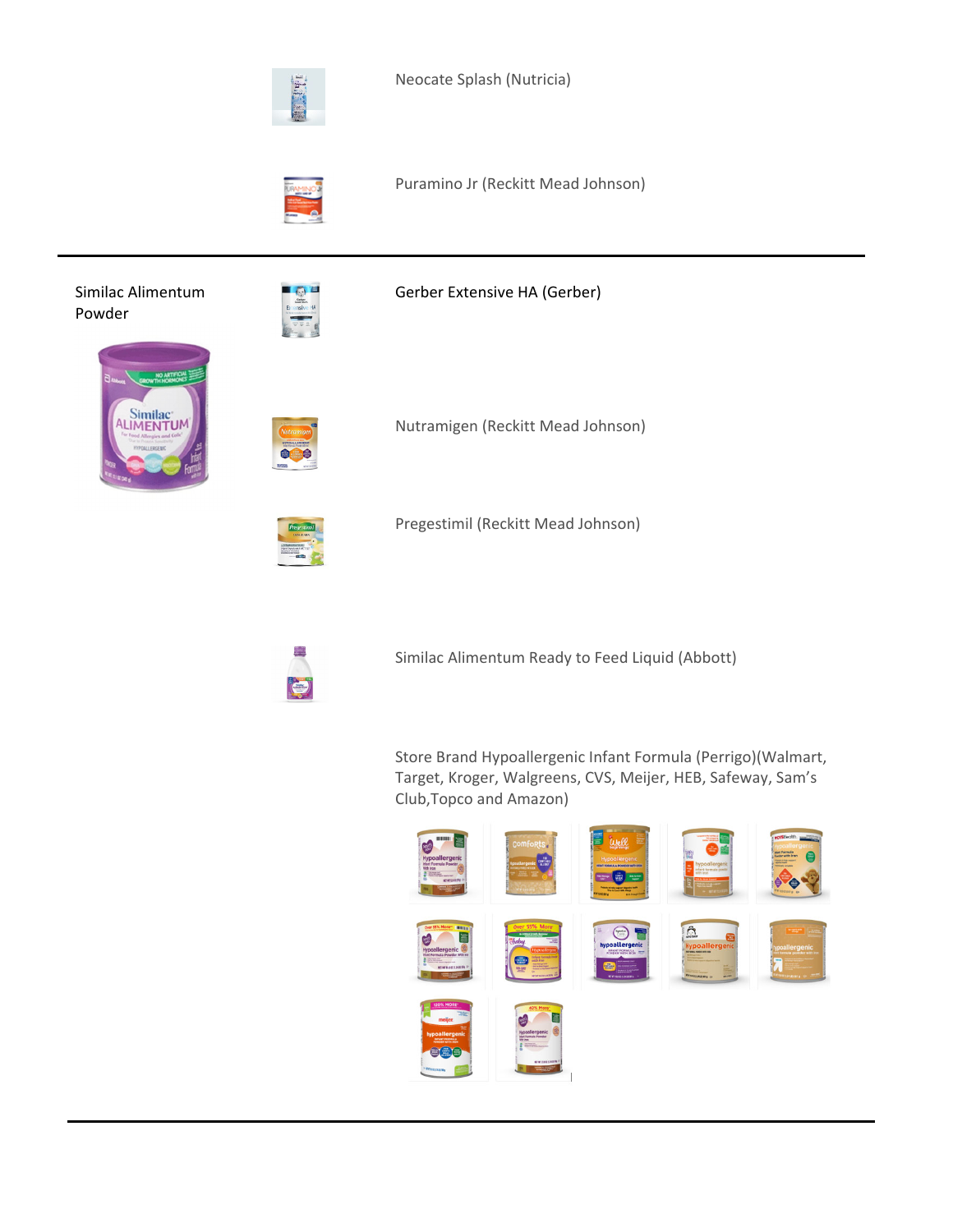Similac Advance, Pro Advance and 360 Total Care



Gerber Good Start Gentle (Gerber)





Good Start Gentle Pro (Gerber)



Enfamil Infant (Reckitt Mead Johnson)



Enfamil Neuropro Infant (Reckitt Mead Johnson Johnson)



Whole Nutrition Infant Formula (By Heart)

Store Brand Advantage Infant Formula (Perrigo) (Walmart, Target, Kroger, Walgreens, CVS, Meijer, HEB, Safeway, Sam's Club, Topco and Amazon)

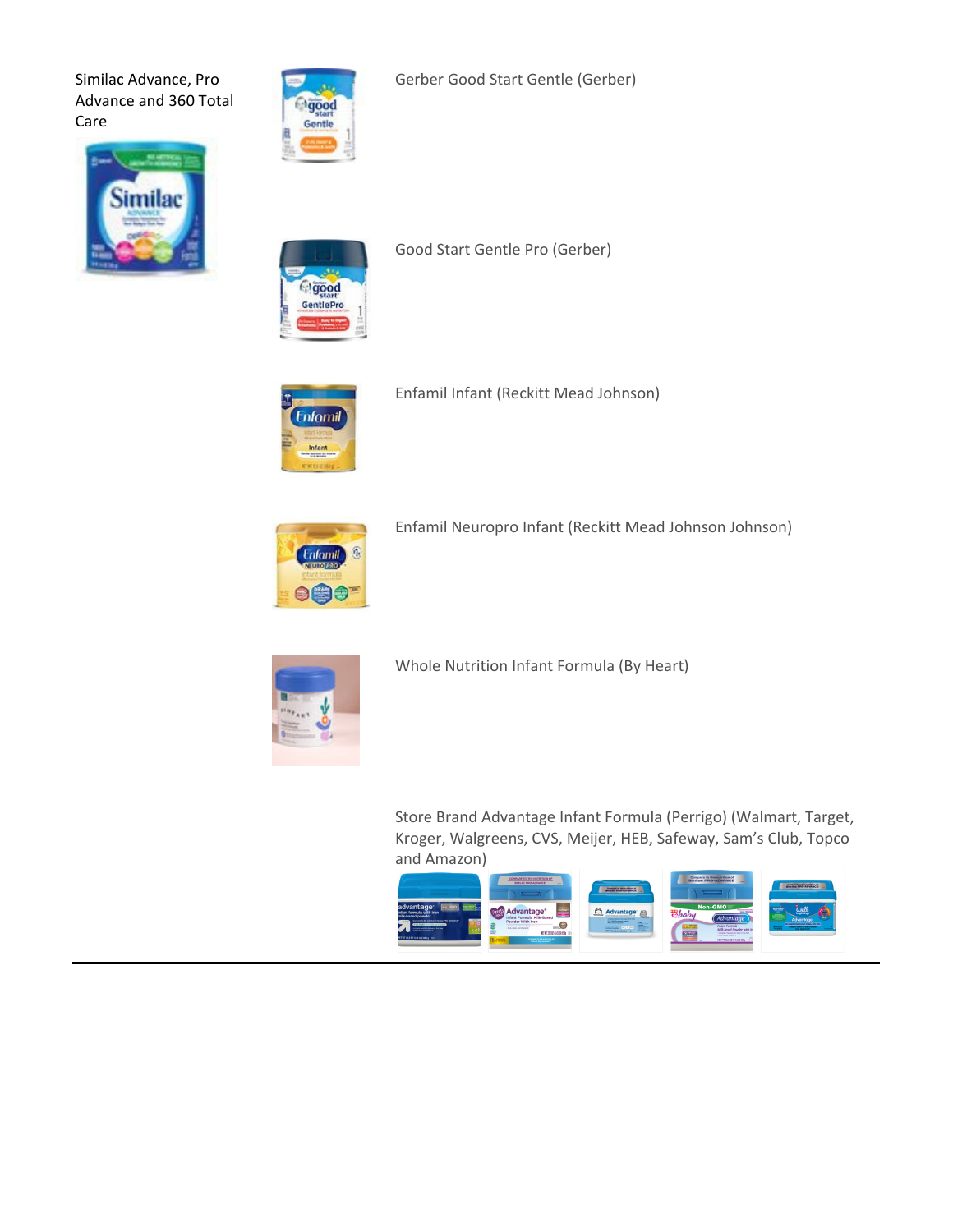Similac Soy **Earth's Best Organic Soy (Earth's Best)** 





Enfamil Prosobee Simply Plant Based(Reckitt Mead Johnson)



Good Start Soy (Gerber)

Store Brand Soy Infant Formula (Perrigo)(Walmart, Target, Kroger, Walgreens, CVS, Meijer, HEB, Safeway, Sam's Club, Topco and Amazon)



Similac Sensitive, Pro Sensitive and 360 Total Care Sensitive





Earth's Best Organic Sensitivity (Earth's Best)

Enfamil Gentlease (Reckitt Mead Johnson)



Enfamil Neuro Pro Gentlease (Reckitt Mead Johnson)







Enfamil Neuro Pro Sensitive (Reckitt Mead Johnson)

Good Start Soothe Pro (Gerber)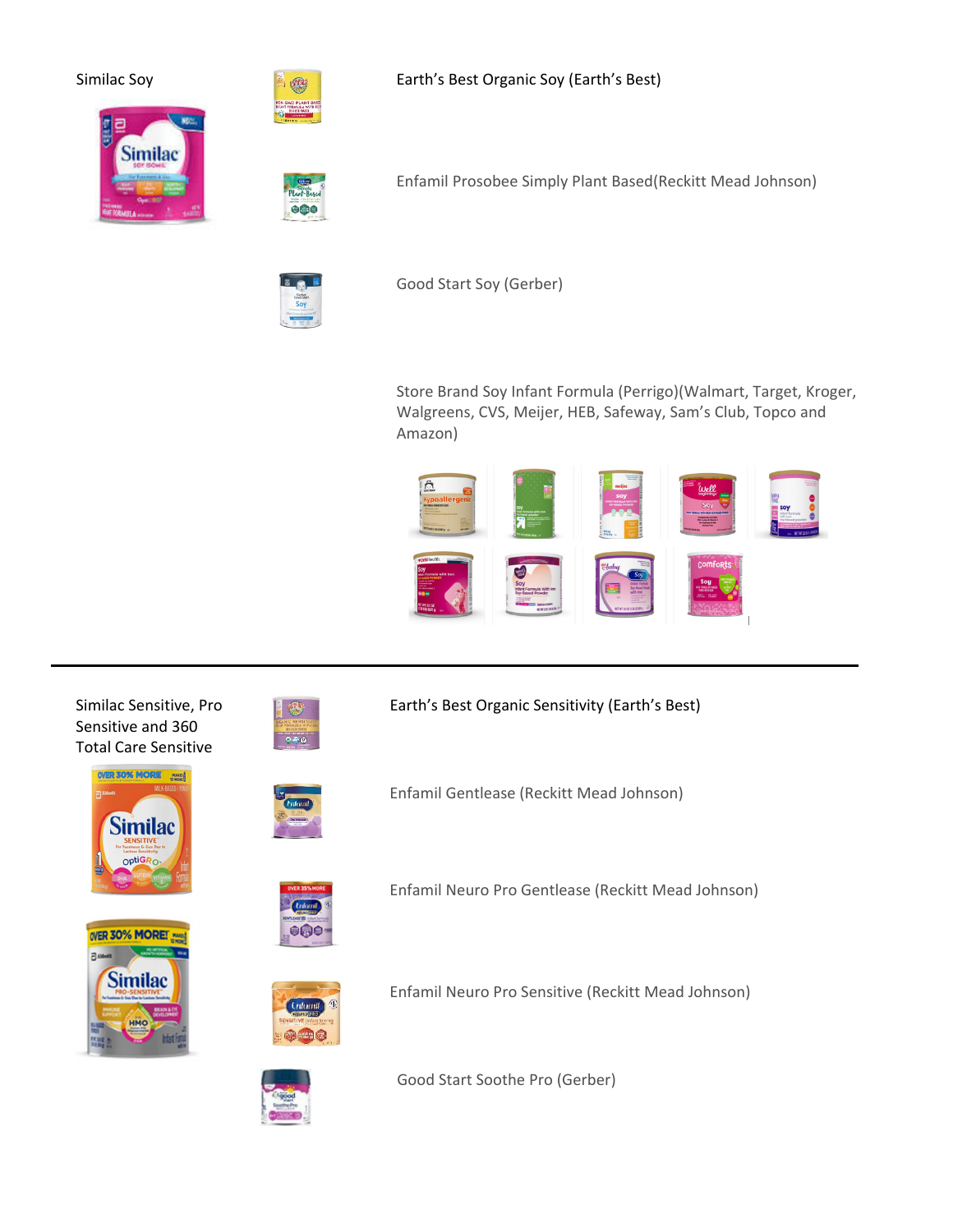

Similac Sensitive Ready to Feed Liquid or Concentrate Liquid (Abbott)



Earth's Best Gentle Formula (Earth's Best)



Enfamil Newborn Infant (Reckitt Mead Johnson)



Enfamil Reguline (Reckitt Mead Johnson)



Good Start Gentle (Gerber)



Whole Nutrition Infant Formula (By Heart)

Store Brand Infant Formula (Perrigo) (Walmart, Target, Kroger, Walgreens, CVS, Meijer, HEB, Safeway, Sam's Club, Topco and Amazon)

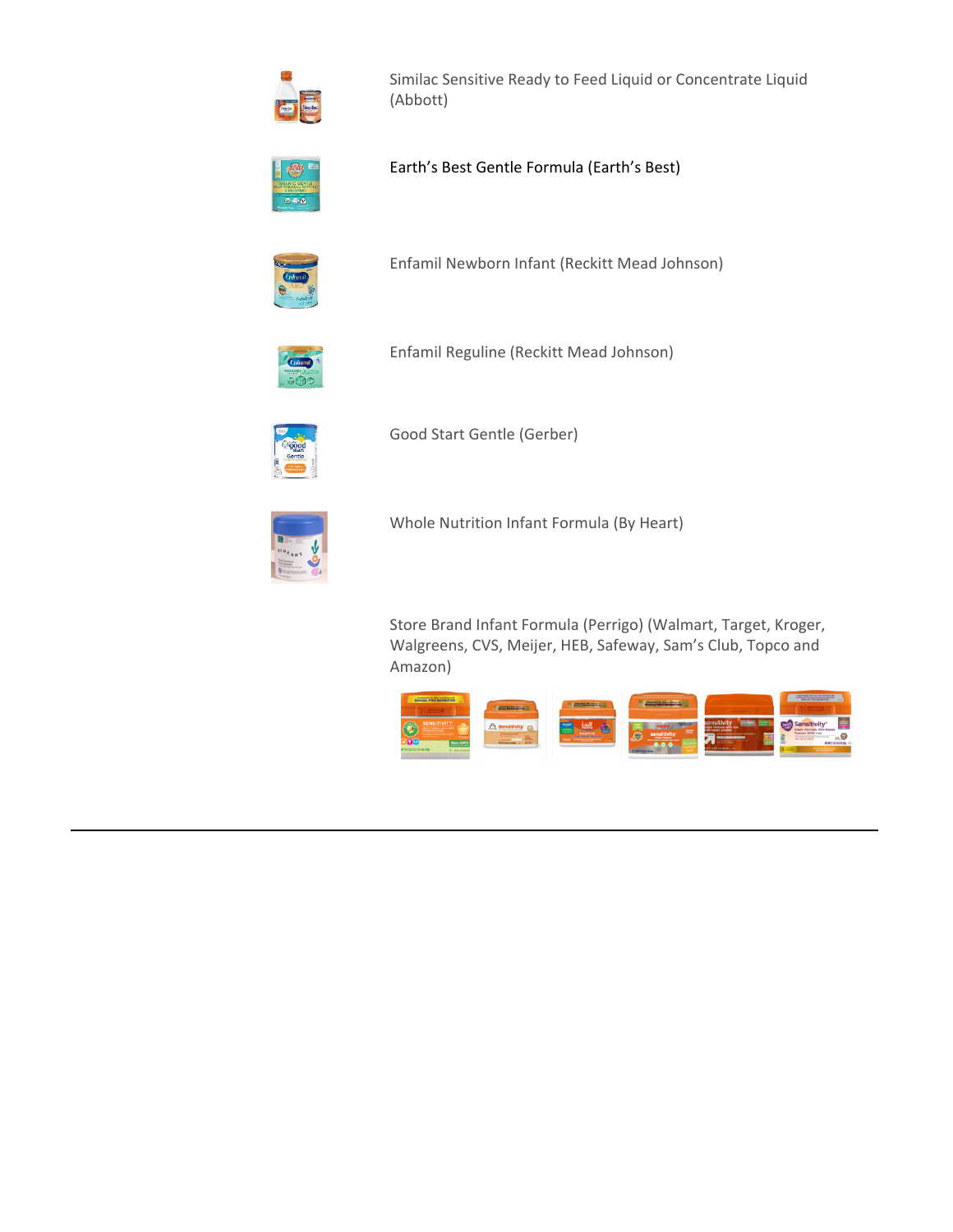

Similac Spit Up **Enfamil AR (Reckitt Mead Johnson)** 



Similac for Spit Up Ready to Feed Liquid (Abbott)

Store Brand Added Rice Infant Formula (Perrigo)(Walmart, Target, Kroger, Walgreens, CVS, Meijer, HEB, Safeway, Sam's Club, Topco and Amazon)



## Similac Total Comfort and Pro Total Comfort





Good Start Gentle (Gerber)

Good Start GentlePro (Gerber)



Similac Total Comfort Ready to Feed Liquid (Abbott)



Enfamil Gentlease (Reckitt Mead Johnson)



Enfamil Neuro Pro Gentlease (Reckitt Mead Johnson)



Whole Nutrition Infant Formula (By Heart)